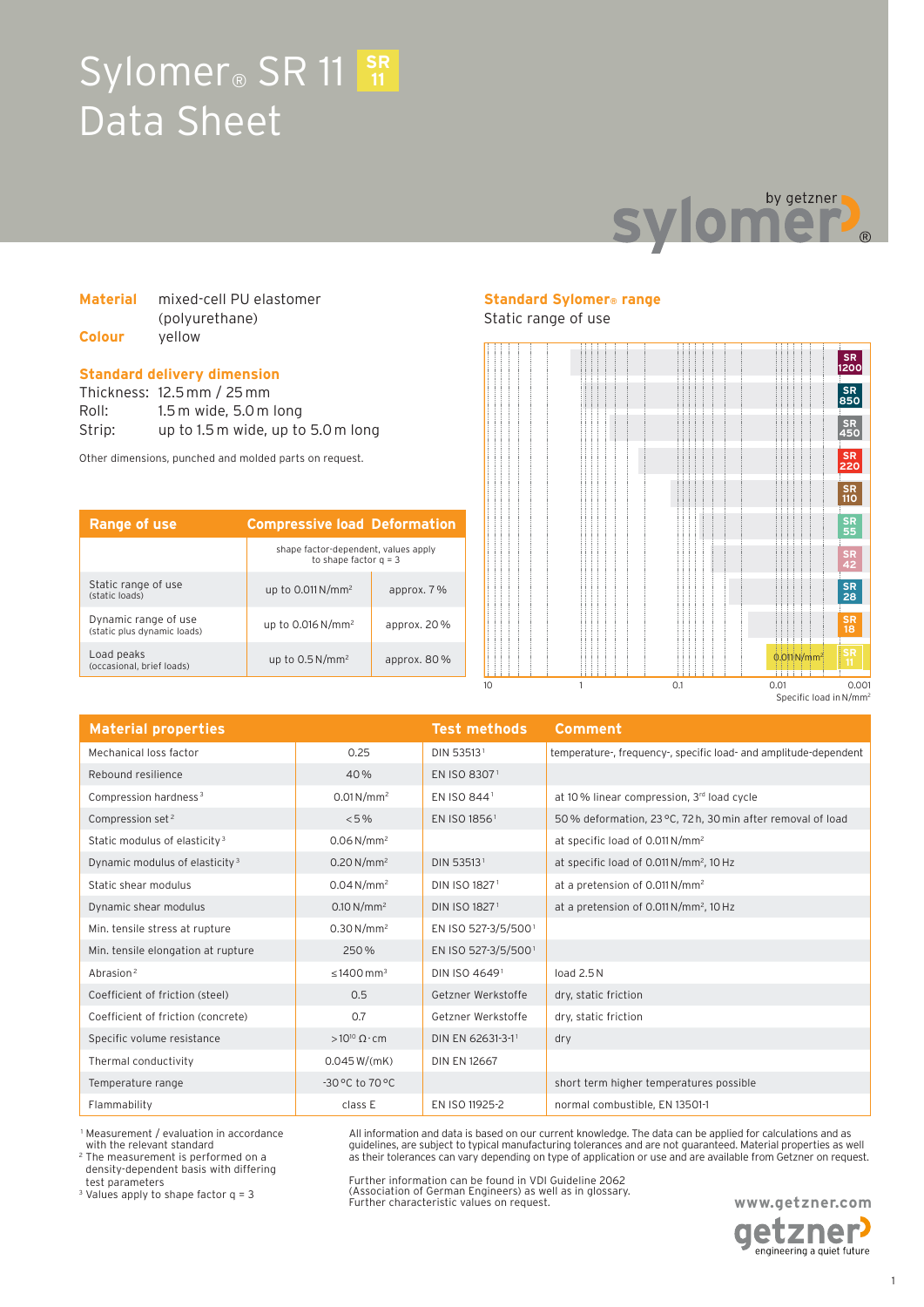# Sylomer<sup>®</sup> SR 11  $\frac{SR}{11}$

#### **Load deflection curve**



Quasi-static load deflection curve measured with a loading rate of 0.0011 N/mm<sup>2</sup>/s.

Testing between flat and plane-parallel steel plates, recording of 3rd load, with filtered starting range in accordance with ISO 844, testing at room temperature.

Shape factor  $q = 3$ 

# **Modulus of elasticity**



Fig. 2: Load dependency of the static and dynamic modulus of elasticity



Quasi-static modulus of elasticity as tangential modulus from the load deflection curve. Dynamic modulus of elasticity from sinusoidal excitation with a velocity level of 100 dBv re. 5 · 10-8 m/s corresponding to a vibration amplitude of 0.22 mm at 10 Hz and 0.08 mm at 30 Hz.

Measurement in accordance with DIN 53513

Shape factor  $q = 3$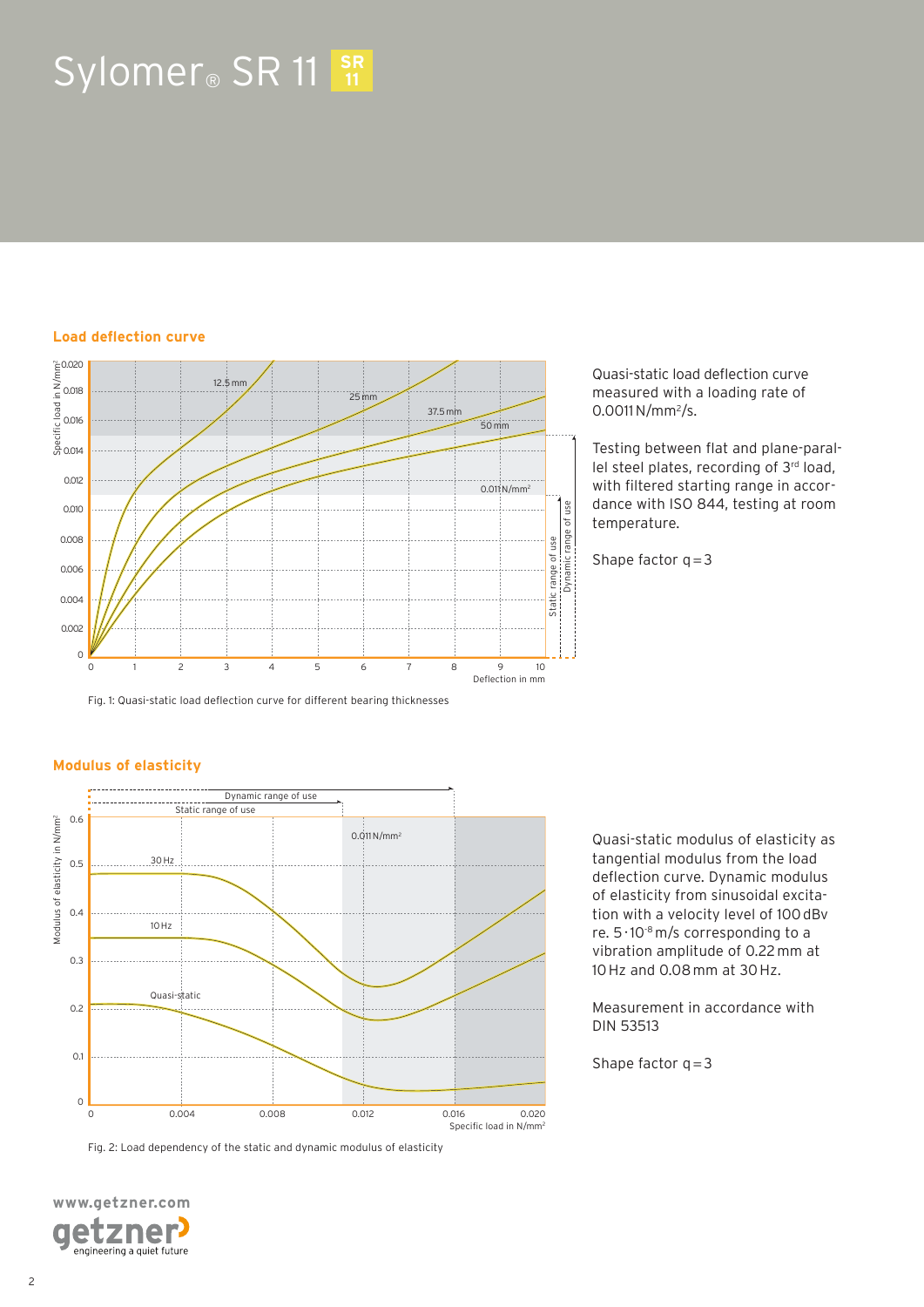# **Natural frequencies**



Natural frequencies of a vibratory system with a single degree of freedome, consisting of a mass and an elastic bearing made of Sylomer® SR 11 on a rigid surface.

Parameter: thickness of the Sylomer® bearing

Shape factor  $q = 3$ 

Fig. 3: Natural frequencies for different bearing thicknesses



# **Vibration isolation efficiency**

Fig. 4: Factor of transmission and isolation rate

Reduction of the transmitted mechanical vibrations by implementation of an elastic bearing consisting of Sylomer® SR 11 based on a stiff subgrade.

Parameter: factor of transmission in dB, isolation rate in %